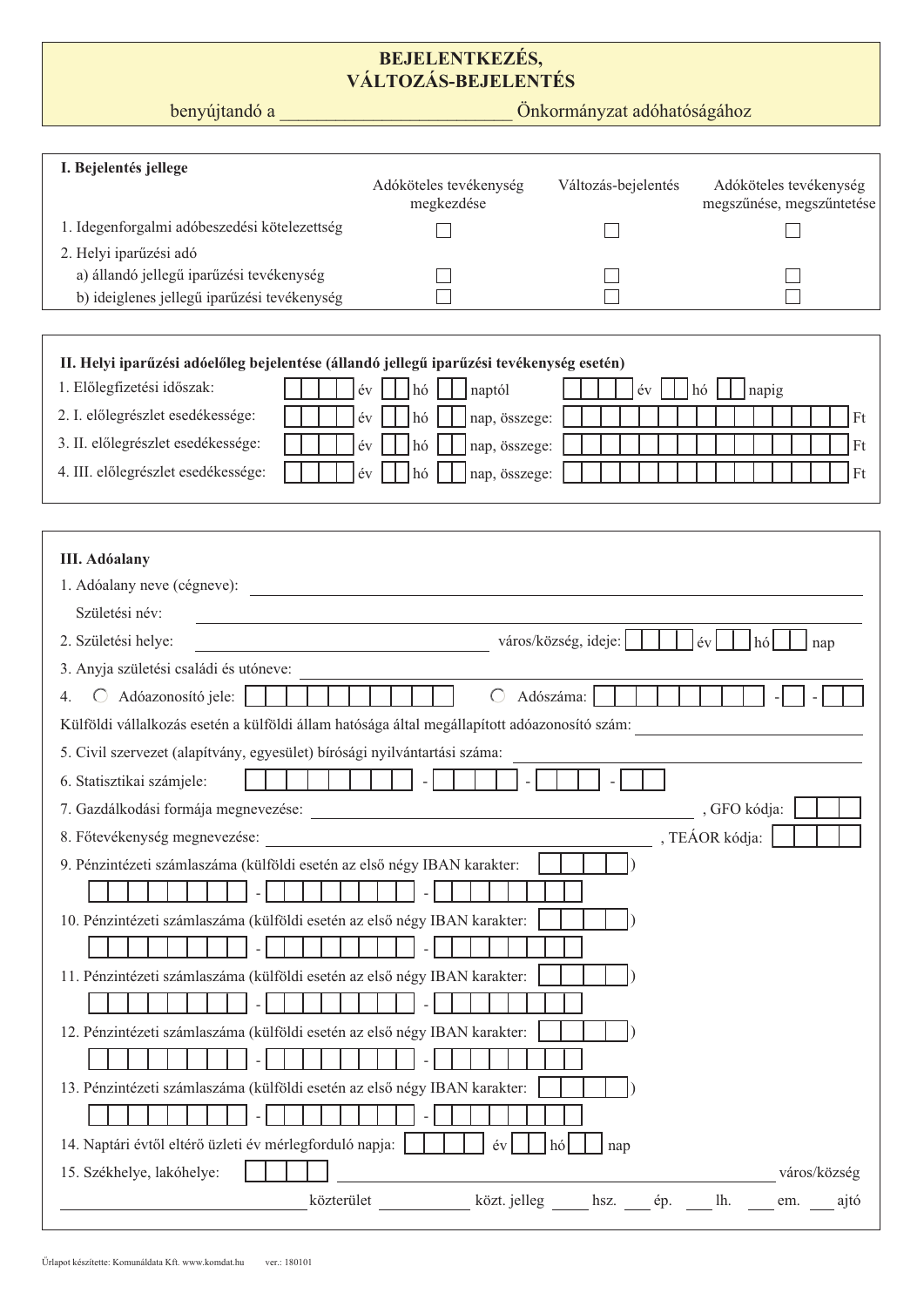|                             |            |                           |      |     |     | város/község |
|-----------------------------|------------|---------------------------|------|-----|-----|--------------|
|                             | közterület | közt. jelleg hsz. ép. lh. |      |     |     | em. ajtó     |
| 17. Levelezési címe:        |            |                           |      |     |     | város/község |
|                             | közterület | közt. jelleg hsz. ép.     |      |     | lh. | em. ajtó     |
| 18. Telefonszáma:           |            | , e-mail cime:            |      |     |     |              |
| 19. Honlapja:               |            |                           |      |     |     |              |
| 20. Iratok őrzésének helye: |            |                           |      |     |     | város/község |
|                             | közterület | közt. jelleg              | hsz. | ép. | lh. | ajtó<br>em.  |

| IV. Alakulás, szüneteltetés, megszűnés                                                                                    |
|---------------------------------------------------------------------------------------------------------------------------|
| 1. Létesítő okirat (egyéni vállalkozó nyilvántartásba vétel) kelte:<br>nap, száma:<br>év                                  |
| 2. Alakulás módja: □ 1. új szervezet □ 2. társasági formaváltás □ 3. egyesülés □ 4. beolvadás □ 5. szétválás □ 6. kiválás |
| 3. Adóköteles tevékenység megkezdésének időpontja:<br>év<br>hó<br>nap                                                     |
| 1. székhely létesítése<br>2. telephely nyitása<br>4. Adóköteles tevékenység megkezdésének jogcíme:                        |
| 4. idegenforgalmi adó beszedési kötelezettség<br>3. ideiglenes jellegű iparűzési tevékenység                              |
| 5. Közhasznú, kiemelkedően közhasznú szervezetként történő nyilvántartásba vétel napja:<br>hó<br>év<br>nap                |
| 6. Egyéni vállalkozói tevékenység szüneteltetése:<br>év<br>naptól<br>év<br>napig<br>hó                                    |
| végelszámolás $\Box$<br>felszámolás megszűnése egyezségkötéssel<br>7. Folyamatban lévő megszűnés:     felszámolás         |
| 8. Felszámolás, végelszámolás kezdőnapja, egyezségkötés napja, végleges megszűnés:<br>hó<br>év<br>nap                     |
| 9. Tevékenység megszűnésének időpontja:<br>év<br>hó<br>nap                                                                |
| 1. székhelyáthelyezés<br>2. telephelyzárás<br>10. Adóköteles tevékenység megszűnésének jogcíme:                           |
| 3. ideiglenes jellegű iparűzési tevékenység<br>4. idegenforgalmi adó beszedési kötelezettség                              |
| 11. Adókötelezettség végleges megszűnése, megszűntetése:<br>év<br>hó<br>nap                                               |

| V. Kisadózó vállalkozások tételes adója alanyának bejelentése<br>1. A kisadózó vállalkozások tételes adója hatálya alá tartozó adóalanyként az iparűzési adóban a kisadózó vállalkozások<br>tételes adójára vonatkozó, egyszerűsített adóalap-megállapítást választom                                                                   |  |
|-----------------------------------------------------------------------------------------------------------------------------------------------------------------------------------------------------------------------------------------------------------------------------------------------------------------------------------------|--|
| 1.1 Ennek időpontja:<br>$\acute{e}v$<br>hó<br>nap<br>1.2. Tudomásul veszem, hogy a Htv. 39/B. § (4) bekezdése szerinti esedékességi időpontokban az általam fizetendő<br>adó összege: 2,5 millió forint adóalap * az önkormányzat által megállapított adómérték * az adóévi adókötelezettség<br>időtartamának naptári napjai /365 nap/2 |  |
| 1.3. A kisadózó vállalkozások tételes adójában az adóalanyiság kezdő napja<br>év<br>nap<br>hó<br>2. A kisadózó vállalkozások tételes adója alanyának egyszerűsített iparűzési adóalap-megállapítására vonatkozó                                                                                                                         |  |
| jogosultságnak megszűnése<br>2.1. A kisadózó vállalkozások tételes adójában az adóalanyiság megszűnésének napja<br>év<br>hó<br>nap<br>2.2. A kisadózó vállalkozások tételes adójának alanyaként a Htv. 39/B. § (3) bekezdés szerinti egyszerűsített adóalap-<br>évre már nem kívánom alkalmazni.<br>megállapításta a                    |  |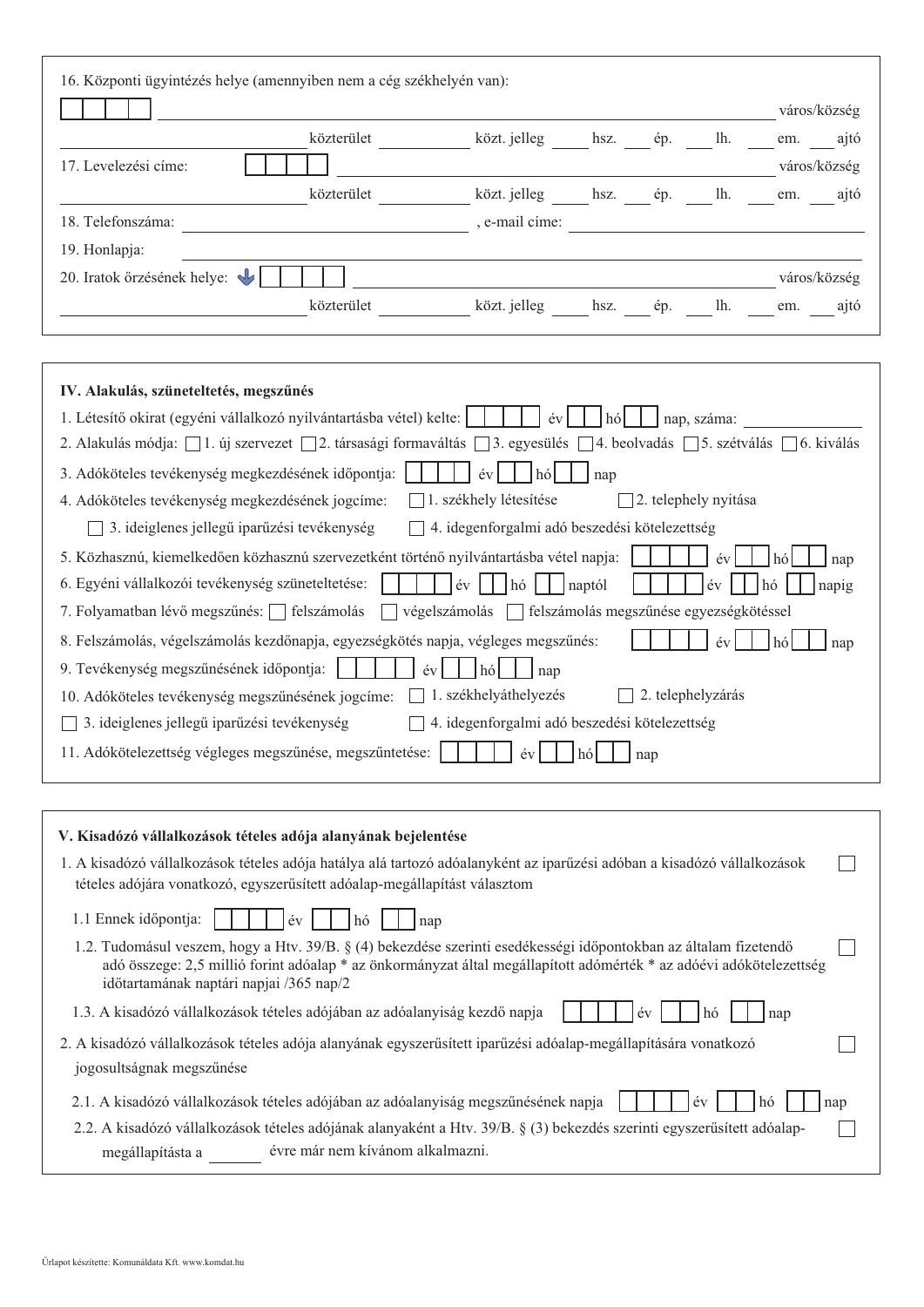| VI. Jogelőd(ök)       | Jogelőd neve (cégneve) |  |  | Adószáma |        |                          |  |
|-----------------------|------------------------|--|--|----------|--------|--------------------------|--|
| . .                   |                        |  |  |          | -      | -                        |  |
| $\bigcap$<br><u>.</u> |                        |  |  |          | $\sim$ | $\overline{\phantom{a}}$ |  |
| . ب                   |                        |  |  |          | $\sim$ | -                        |  |
| -4.                   |                        |  |  |          | -      | -                        |  |
|                       |                        |  |  |          |        |                          |  |

| VII. Kézbesítési meghatalmazott, székhelyszolgáltató<br>1. Magyarországon lakóhellyel nem rendelkező külföldi személy esetében a magyarországi kézbesítési meghatalmazottjának |
|--------------------------------------------------------------------------------------------------------------------------------------------------------------------------------|
| Neve (cégneve):                                                                                                                                                                |
| Székhelye, lakóhelye:<br>város/község                                                                                                                                          |
| közt. jelleg hsz. ép. lh. em.<br>közterület<br>ajtó                                                                                                                            |
| 2. Székhely szolgáltatás biztosítása esetén                                                                                                                                    |
| Az ügyvéd, ügyvédi iroda neve (elnevezése):                                                                                                                                    |
| napig<br>Szerződés kezdő időpontja, időtartama:<br>$ev$  <br>$\lfloor h \circ \rfloor$ $\lfloor$                                                                               |
| Iratok köre:                                                                                                                                                                   |
|                                                                                                                                                                                |

| VIII. Könyvvizsgáló                                               |              |
|-------------------------------------------------------------------|--------------|
| Könyvvizsgáló szervezet neve:                                     |              |
| Könyvvizsgálatért személyében felelős személy neve:               |              |
| Nyilvántartási száma:                                             |              |
| Székhelye, lakóhelye:                                             | város/község |
| közterület<br>közt. jelleg<br>ép. lh.<br>hsz.                     | ajtó<br>em.  |
| Jogviszony időtartama:<br>év<br>hó<br>naptól<br>napig<br>év<br>hó |              |

| IX. Cégek és egyéni vállalkozók főtevékenységen kívüli, ténylegesen végzett tevékenységei |                |
|-------------------------------------------------------------------------------------------|----------------|
| 1. Tevékenység megnevezése:                                                               | , TEÁOR kódja: |
| 2. Tevékenység megnevezése:                                                               | , TEÁOR kódja: |
| 3. Tevékenység megnevezése:                                                               | , TEÁOR kódja: |
| 4. Tevékenység megnevezése:                                                               | , TEÁOR kódja: |
| 5. Tevékenység megnevezése:                                                               | , TEÁOR kódja: |
|                                                                                           |                |

 $\H{\rm U}$ rlapot készítette: Komunáldata Kft. www.komdat.hu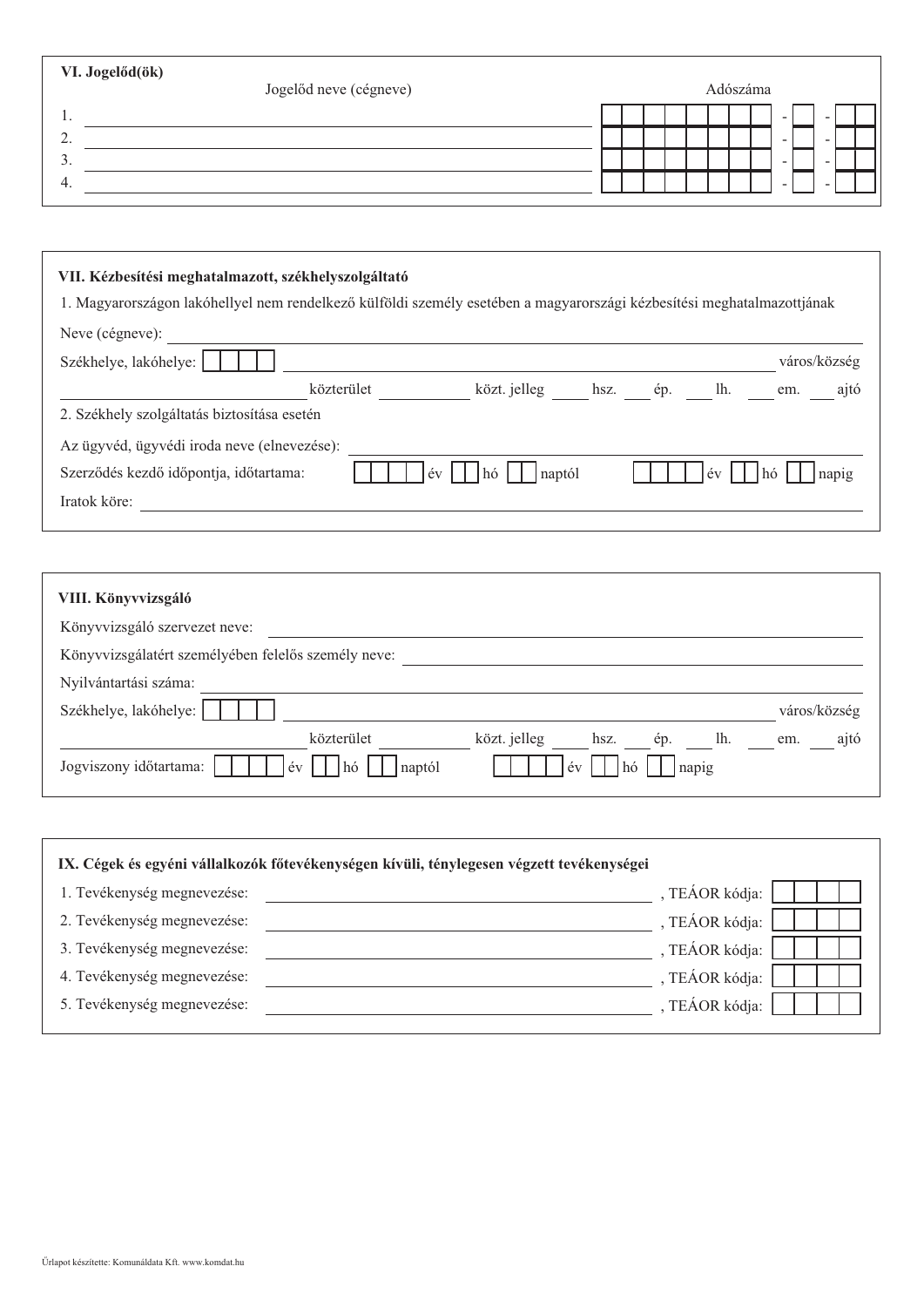|                                                                                         | Oldalszám:                                          |              |
|-----------------------------------------------------------------------------------------|-----------------------------------------------------|--------------|
| X. Az adózó képviselői (szükség esetén több oldalon is részletezhető)                   |                                                     |              |
| 1. Képviselő neve:                                                                      |                                                     |              |
| Adóazonosító jele:                                                                      | adószáma:                                           |              |
| Lakóhelye:                                                                              |                                                     | város/község |
| közterület                                                                              | közt. jelleg hsz.<br>ép. lh. em. ajtó               |              |
| $ev$    <br>naptól<br>Jogviszony időtartama:<br>$h\acute{o}$                            | $\acute{\text{e}}\text{v}$<br>napig<br>$h\acute{o}$ |              |
| 2. Képviselő neve:                                                                      |                                                     |              |
| Adóazonosító jele:                                                                      | adószáma:                                           |              |
| Lakóhelye:                                                                              |                                                     | város/község |
| közterület                                                                              | közt. jelleg hsz.<br>ép. lh. em. ajtó               |              |
| Jogviszony időtartama:<br>naptól                                                        | $\acute{e}v$<br>napig<br>$ h\phi $                  |              |
| 3. Képviselő neve:                                                                      |                                                     |              |
| Adóazonosító jele:                                                                      | adószáma:                                           |              |
| Lakóhelye:                                                                              |                                                     | város/község |
| közterület                                                                              | közt. jelleg<br>hsz.<br>ép.                         | lh. em. ajtó |
| év<br>Jogviszony időtartama:<br>naptól<br>$h\dot{\sigma}$                               | év<br>$ $ napig<br>l hó                             |              |
| 4. Képviselő neve:                                                                      |                                                     |              |
| Adóazonosító jele:                                                                      | adószáma:                                           |              |
| Lakóhelye:                                                                              |                                                     | város/község |
| közterület                                                                              | közt. jelleg<br>hsz.<br>ép.                         | lh. em. ajtó |
| Jogviszony időtartama:<br>$\left  \text{ev} \right  \left  \text{ho} \right $<br>naptól | év<br>$ $ napig<br>$h$ ó                            |              |
| 5. Képviselő neve:                                                                      |                                                     |              |
| Adóazonosító jele:                                                                      | adószáma:                                           |              |
| Lakóhelye:                                                                              |                                                     | város/község |
| közterület                                                                              | közt. jelleg<br>hsz.<br>lh.<br>ép.                  | ajtó<br>em.  |
| Jogviszony időtartama:<br>év<br>naptól<br>hó                                            | év<br>napig<br>hó                                   |              |
| 6. Képviselő neve:                                                                      |                                                     |              |
| Adóazonosító jele:                                                                      | adószáma:                                           |              |
| Lakóhelye:                                                                              |                                                     | város/község |
| közterület                                                                              | közt. jelleg<br>hsz.<br>1h.<br>ép.                  | em. ajtó     |
| év<br>naptól<br>Jogviszony időtartama:<br>$h\acute{o}$                                  | év<br>napig<br>l hó                                 |              |
| 7. Képviselő neve:                                                                      |                                                     |              |
| Adóazonosító jele:                                                                      | adószáma:                                           |              |
| Lakóhelye:                                                                              |                                                     | város/község |
| közterület                                                                              | közt. jelleg<br>hsz.<br>lh.<br>ép.                  | em. ajtó     |
| Jogviszony időtartama:<br>év<br>naptól<br>l hó                                          | év<br>napig<br>hó                                   |              |
| 8. Képviselő neve:                                                                      |                                                     |              |
| Adóazonosító jele:                                                                      | adószáma:                                           |              |
| Lakóhelye:                                                                              |                                                     | város/község |
| közterület<br>közt. jelleg                                                              | lh.<br>hsz.<br>ép.                                  | em. ajtó     |
| Jogviszony időtartama:<br>év<br>naptól<br>hó                                            | év<br>napig<br>hó                                   |              |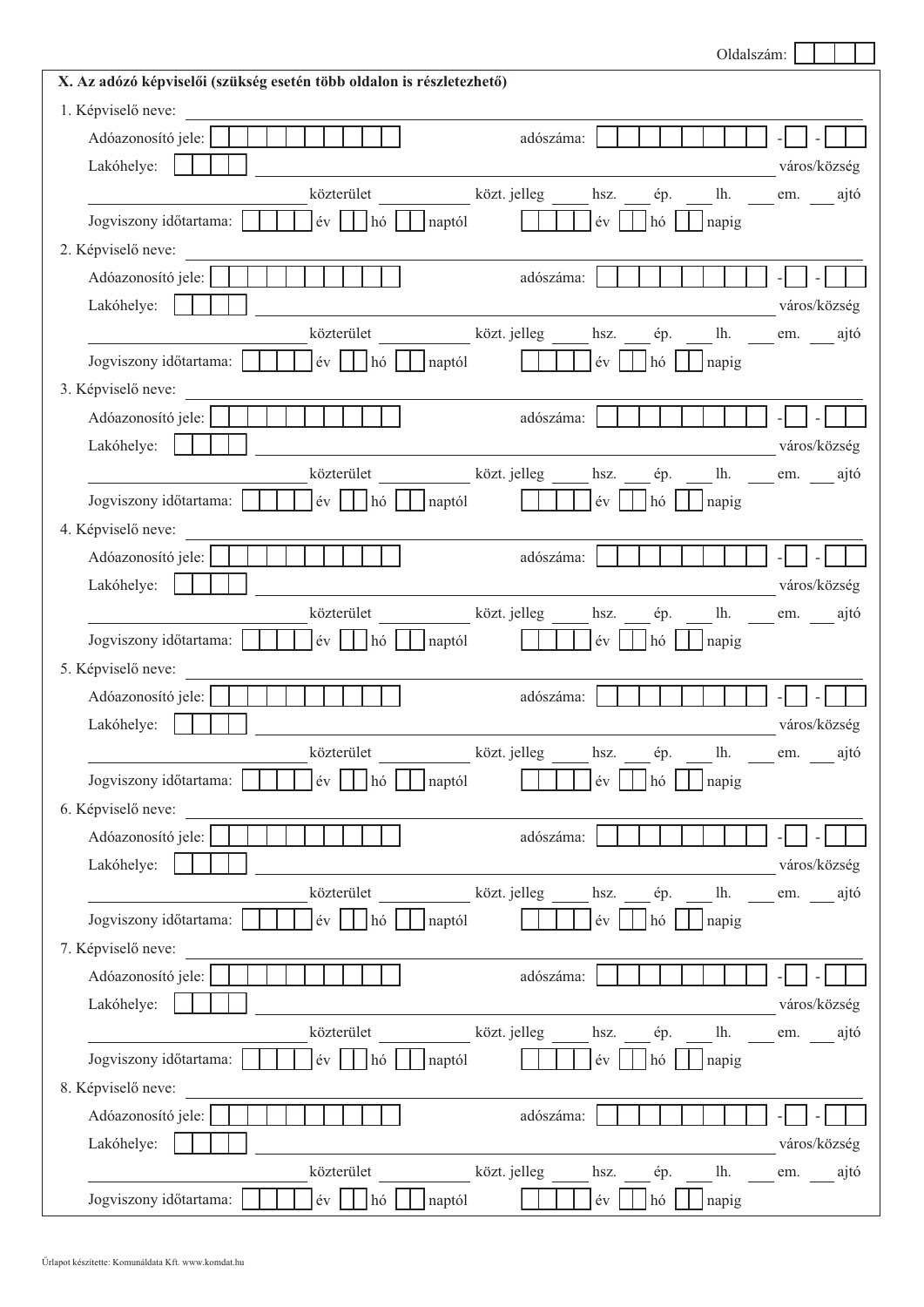| valamint a közös vállalat) tulajdonosai (tagjai) (szükség esetén több oldalon is részletezhető) | XI. Az adóalany szervezet (a közkereseti társaság, a betéti társaság, a korlátolt felelősségű társaság, az egyesülés, |
|-------------------------------------------------------------------------------------------------|-----------------------------------------------------------------------------------------------------------------------|
| 1. Tulajdonos neve:                                                                             | tulajdoni részesedés aránya:                                                                                          |
| Külföldi:<br>Illetősége:<br>Belföldi                                                            | ország                                                                                                                |
| Adóazonosító jele:                                                                              | Adószáma:                                                                                                             |
| Székhelye, lakóhelye:                                                                           | város/község                                                                                                          |
|                                                                                                 | közterület közt jelleg hsz. ép. lh. em. ajtó                                                                          |
| 2. Tulajdonos neve:                                                                             | tulajdoni részesedés aránya:                                                                                          |
| Illetősége:<br>Belföldi<br>Külföldi:                                                            | ország                                                                                                                |
| Adóazonosító jele:                                                                              | Adószáma:                                                                                                             |
| Székhelye, lakóhelye:                                                                           | város/község                                                                                                          |
|                                                                                                 | közterület közt. jelleg hsz. ép. lh. em. ajtó                                                                         |
| 3. Tulajdonos neve:                                                                             | tulajdoni részesedés aránya:                                                                                          |
| Illetősége:<br>Külföldi:<br>Belföldi                                                            | ország                                                                                                                |
| Adóazonosító jele:                                                                              | Adószáma:                                                                                                             |
| Székhelye, lakóhelye:                                                                           | város/község                                                                                                          |
|                                                                                                 | közterület közt jelleg hsz. ép. lh. em. ajtó                                                                          |
| 4. Tulajdonos neve:                                                                             | tulajdoni részesedés aránya:                                                                                          |
| Illetősége:<br>Belföldi<br>Külföldi:                                                            | ország                                                                                                                |
| Adóazonosító jele:                                                                              | Adószáma:                                                                                                             |
| Székhelye, lakóhelye:                                                                           | város/község                                                                                                          |
|                                                                                                 | közterület közt. jelleg hsz. __ ép. __ lh. __ em. __ ajtó                                                             |
| 5. Tulajdonos neve:                                                                             | tulajdoni részesedés aránya:                                                                                          |
| Illetősége:                                                                                     |                                                                                                                       |
| Belföldi<br>Külföldi:                                                                           | ország                                                                                                                |
| Adóazonosító jele:                                                                              | Adószáma:                                                                                                             |
| Székhelye, lakóhelye:                                                                           | város/község                                                                                                          |
|                                                                                                 | közterület közt jelleg hsz. ép. lh. em. ajtó                                                                          |
| 6. Tulajdonos neve:                                                                             | tulajdoni részesedés aránya:                                                                                          |
| Illetősége:<br>Külföldi:<br>Belföldi                                                            | ország                                                                                                                |
| Adóazonosító jele:                                                                              | Adószáma:                                                                                                             |
| Székhelye, lakóhelye:                                                                           | város/község                                                                                                          |
|                                                                                                 | közterület közt jelleg hsz. ép. lh. em. ajtó                                                                          |
| 7. Tulajdonos neve:                                                                             | tulajdoni részesedés aránya:                                                                                          |
| Illetősége:<br>Belföldi<br>Külföldi:                                                            | ország                                                                                                                |
| Adóazonosító jele:                                                                              | Adószáma:                                                                                                             |
| Székhelye, lakóhelye:                                                                           | város/község                                                                                                          |
|                                                                                                 | közterület közt jelleg hsz. ép. lh. em. ajtó                                                                          |
| 8. Tulajdonos neve:                                                                             | tulajdoni részesedés aránya:                                                                                          |
| Illetősége:<br>Belföldi<br>Külföldi:                                                            | ország                                                                                                                |
| Adóazonosító jele:                                                                              | Adószáma:                                                                                                             |
| Székhelye, lakóhelye:                                                                           | város/község<br>közterület ____________ közt. jelleg _______ hsz. _____ ép. ______ lh. _____ em. _____ ajtó           |

Oldalszám: